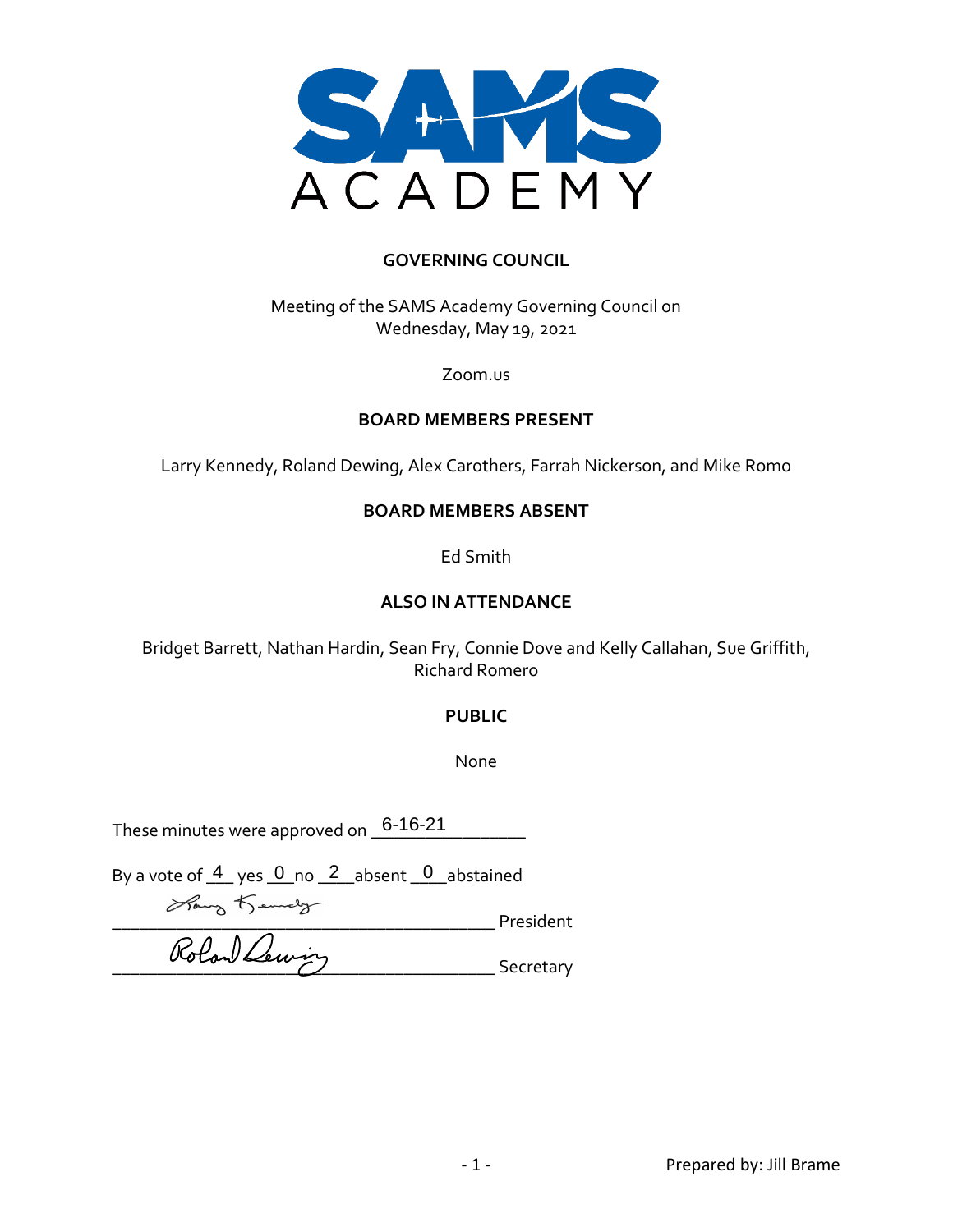# **I. Call to Order**

Larry Kennedy called to order the Regular Meeting of the Governing Council for the Southwest Aeronautics, Mathematics, and Science Academy on May 19, 2021 at 4:30 PM on zoom.us.

## **A. Roll Call**

Larry Kennedy asked Jill Brame to call roll. Jill Brame called Larry Kennedy, Roland Dewing, Farrah Nickerson, Alex Carothers, and Mike Romo. Ed Smith was absent.

## **B. Adoption of the Agenda\***

Larry informed the governing council that the lobbyists were present and he would like to move their item before closed session. Larry Kennedy asked for a motion to approve the amended agenda. Farrah Nickerson made a motion to approve the amended agenda. Mike Romo seconded the motion. Larry Kennedy called for a roll call vote to approve the agenda. Jill Brame called Mike Romo, Alex Carothers, Farrah Nickerson, Roland Dewing, and Larry Kennedy; all voted yes. The motion carried unanimously.

### **C. Review/Approval of Minutes from April 21, 2021\***

Larry asked for a motion to approve the minutes from the April 21 regular meeting. Farrah Nickerson made a motion to approve the minutes. Roland Dewing seconded the motion. Larry Kennedy called for a roll call vote to approve the minutes from April 21, 2021. Jill Brame called Mike Romo, Alex Carothers, Farrah Nickerson, Roland Dewing, and Larry Kennedy; all voted yes. The motion carried unanimously.

\* Sue Griffith and Richard Romero spoke here. See notes under new business.

# **II. Closed Session**

- **A. Real Property Acquisition, pursuant to NMSA 1978, Section 10-15-1(H)(8).**
- **B. Limited personnel matters, head administrator evaluation, pursuant to NMSA 1978, Section 10-15-1(H)(2).**

Larry Kennedy made a motion to move to closed session due to real property acquisition, pursuant to NMSA 1978, section 10-15-1(H)(8) and limited personnel matters, head administrator evaluation, pursuant to NMSA 1978, section 10-15- 1(H)(2). Farrah Nickerson seconded. Larry Kennedy called for a roll call vote to approve moving to closed session. Jill Brame called Mike Romo, Alex Carothers, Farrah Nickerson, Roland Dewing, and Larry Kennedy; all voted yes. The motion carried unanimously.

Larry Kennedy said the governing council would meet first and then Bridget Barrett would be invited into closed session.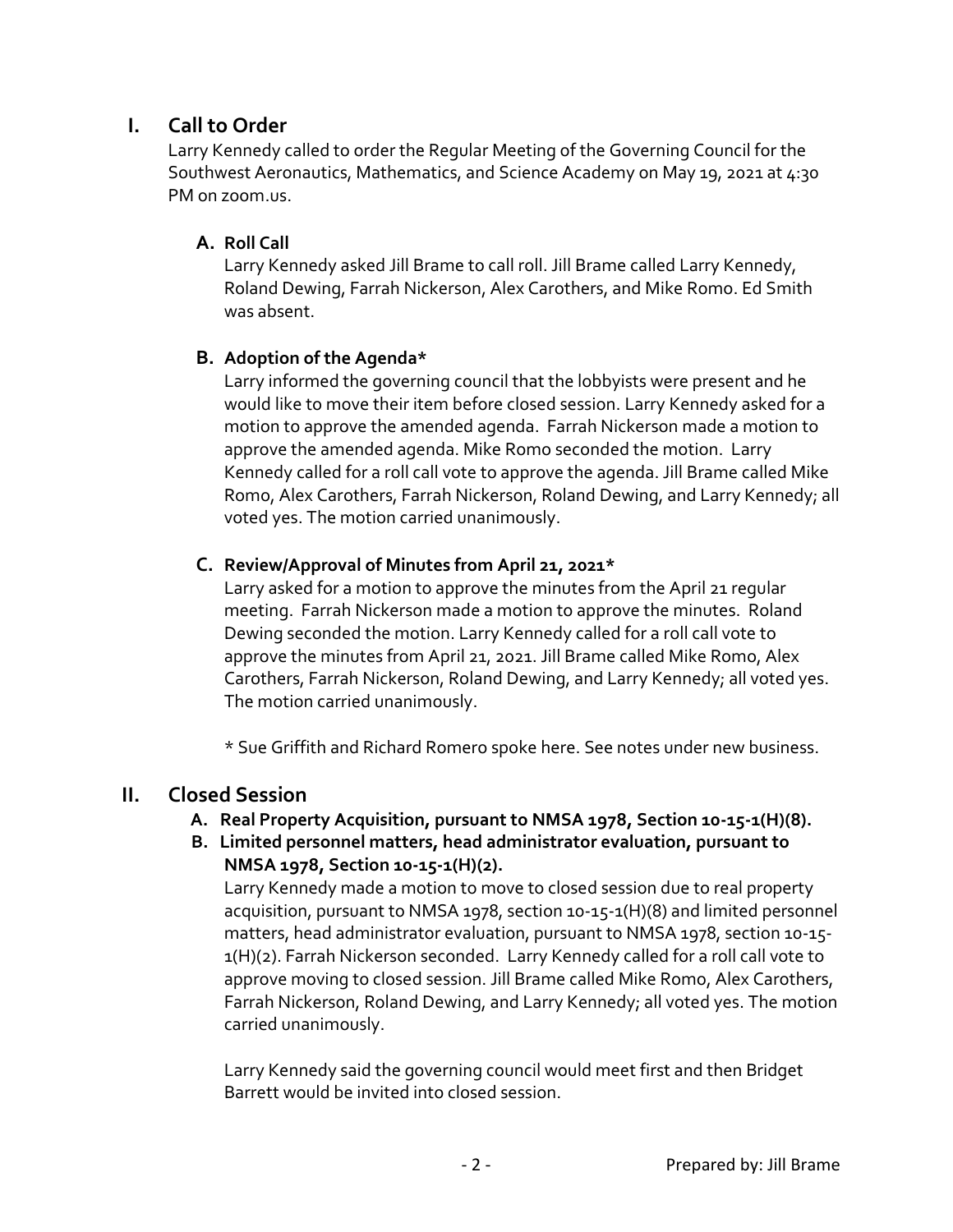Closed session began at 4:44PM.

# **III. Open Session**

## **A. Action on matters discussed in Closed Session**

Larry Kennedy made a motion to return to open session and affirmed that only items on the agenda were discussed and no action was taken. Farrah Nickerson seconded the motion. Larry Kennedy called for a roll call vote to approve moving back to open session. Jill Brame called Mike Romo, Alex Carothers, Farrah Nickerson, Roland Dewing, and Larry Kennedy; all voted yes. The motion carried unanimously.

Open session resumed at 5:21PM.

# **IV. Public Comment**

None.

# **V. Administrative Update**

### **A. Student Achievement Report**

Bridget Barrett reported:

- data on students finishing their classes

- enrollment for 21-22 school year is looking good. We currently have over 300 students interested in school at SAMS Academy.

- 7 Juniors took the SAT

- She shared a mission minute – story from a senior about her experience at SAMS Academy.

### **B. In-Person Learning Update**

Cumulative exams are taking place during this school week. The last day for students is May 21.

### **C. Graduation Report**

Graduation took place on May  $14^{th}$ . 32 student graduated – 30 walked during the ceremony.

# **VI. Ongoing Business Matters**

### **A. Aviation Program Update**

Nathan reported the following:

\* 19 missions have been flown since last meeting

\* First Recreational pilot check ride was successful – 100% check ride pass rate in the last two years.

\* N739HK is in Addison, TX for first round of upgrades and overhauls to interior and avionics.

\* There will be a ground class prepping students for written test – 21 students are enrolled.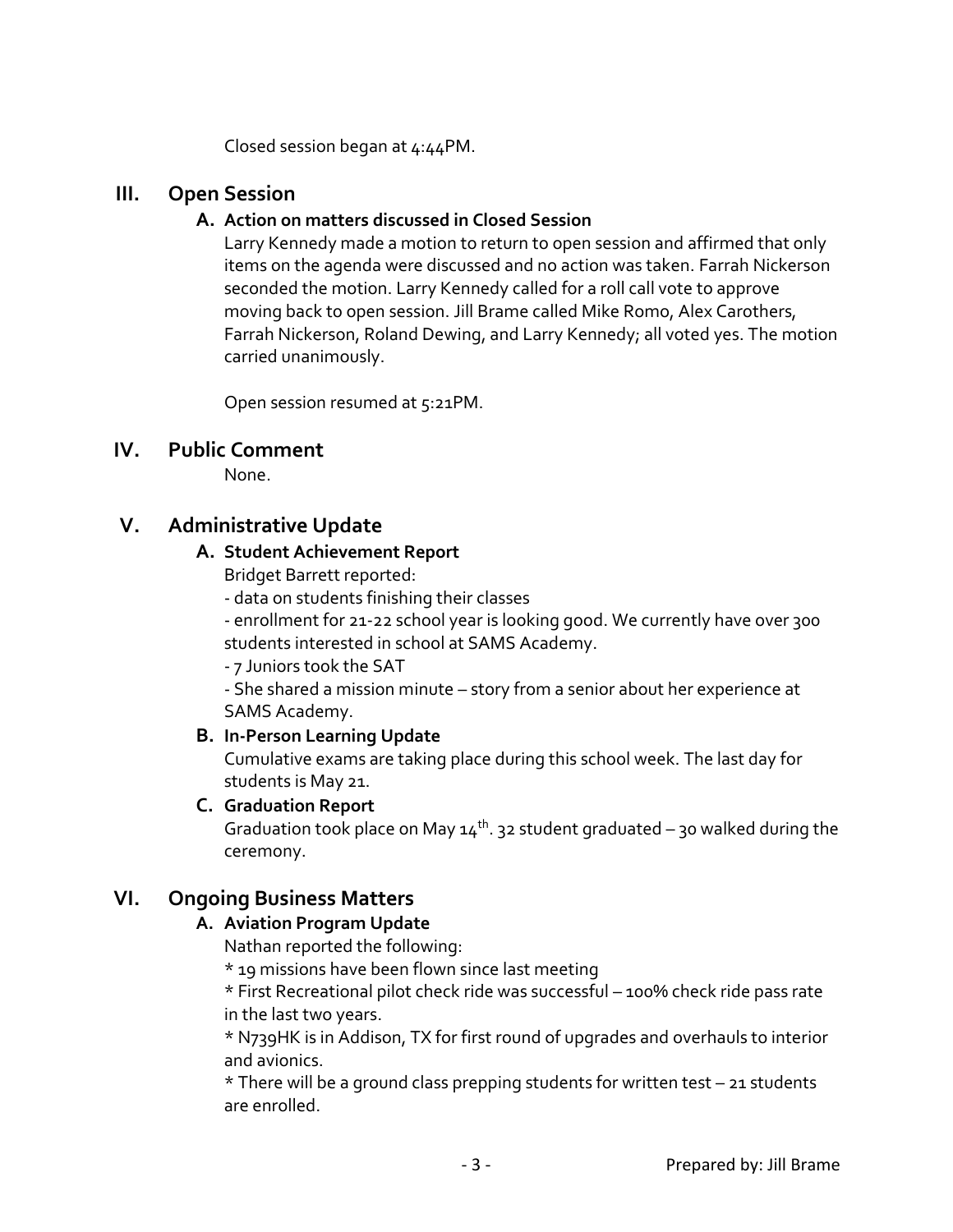### **B. Facility Committee Update**

Larry Kennedy said the facility committee hasn't met since April. Larry Kennedy asked Connie Dove to give an update on progress. Connie Dove gave drawings for the traffic plan, the LPA is progressing with attorneys exchanging comments Steve Nakamura said plans are about 70% complete. Farrah Nickerson asked about the plans for the building. Farrah Nickerson also asked about a schedule for percentage of completion. Connie Dove said Steve Nakamura is committed to the final number. Larry Kennedy asked if we could see the 70% drawings of the floor plan – drawings of the building from the architect. Connie Dove said she will pass this along to Steve Nakamura to get the drawings. Roland Dewing said the HOA is a concern. Connie Dove said the HOA will be Steve Nakamura's concern.

# **VII. Governing Council Development**

## **A. Discussion with Kelly Callahan**

Kelly Callahan said this would be her last formal meeting for the 20-21 school year. The governing council has met all the hours needed. Kelly Callahan is interested in continuing this partnership if the governing council is interested for the 21-22 school year. Larry Kennedy asked her about doing onboarding for new members. Kelly Callahan looks forward to working with the SAMS governing council again.

### **VIII. New Business Matters**

### **A. Accept Resignation of Governing Council Member\***

Larry Kennedy informed the governing council that he received a letter of resignation from LyDawn Blount on April 21. The governing council needs to accept the letter for the letter to be in effect. Farrah Nickerson made a motion to accept the resignation letter from LyDawn Blount. Alex Carothers seconded the motion. Larry Kennedy called for a roll call vote to accept the resignation letter. Jill Brame called Mike Romo, Alex Carothers, Farrah Nickerson, Roland Dewing, and Larry Kennedy; all voted yes. The motion carried unanimously.

### **B. Election of Officers: President, Vice-President, Secretary\***

Larry Kennedy reminded everyone that every year the governing council needs to elect officers. Larry Kennedy said he would continue to serve as the president and also asked if anyone else wants to take this role. Farrah Nickerson said she would continue as vice-president unless someone else wanted the position. Roland Dewing also said he would continue the position as secretary unless another wanted the role. Being that no one else volunteered for a position, Mike Romo made a motion for Larry Kennedy to remain President, Farrah Nickerson remain the vice-president, and Roland Dewing to serve as the secretary. Alex Carothers seconded the motion. Larry Kennedy called for a roll call vote to approve the officers for FY22. Jill Brame called Mike Romo, Alex Carothers,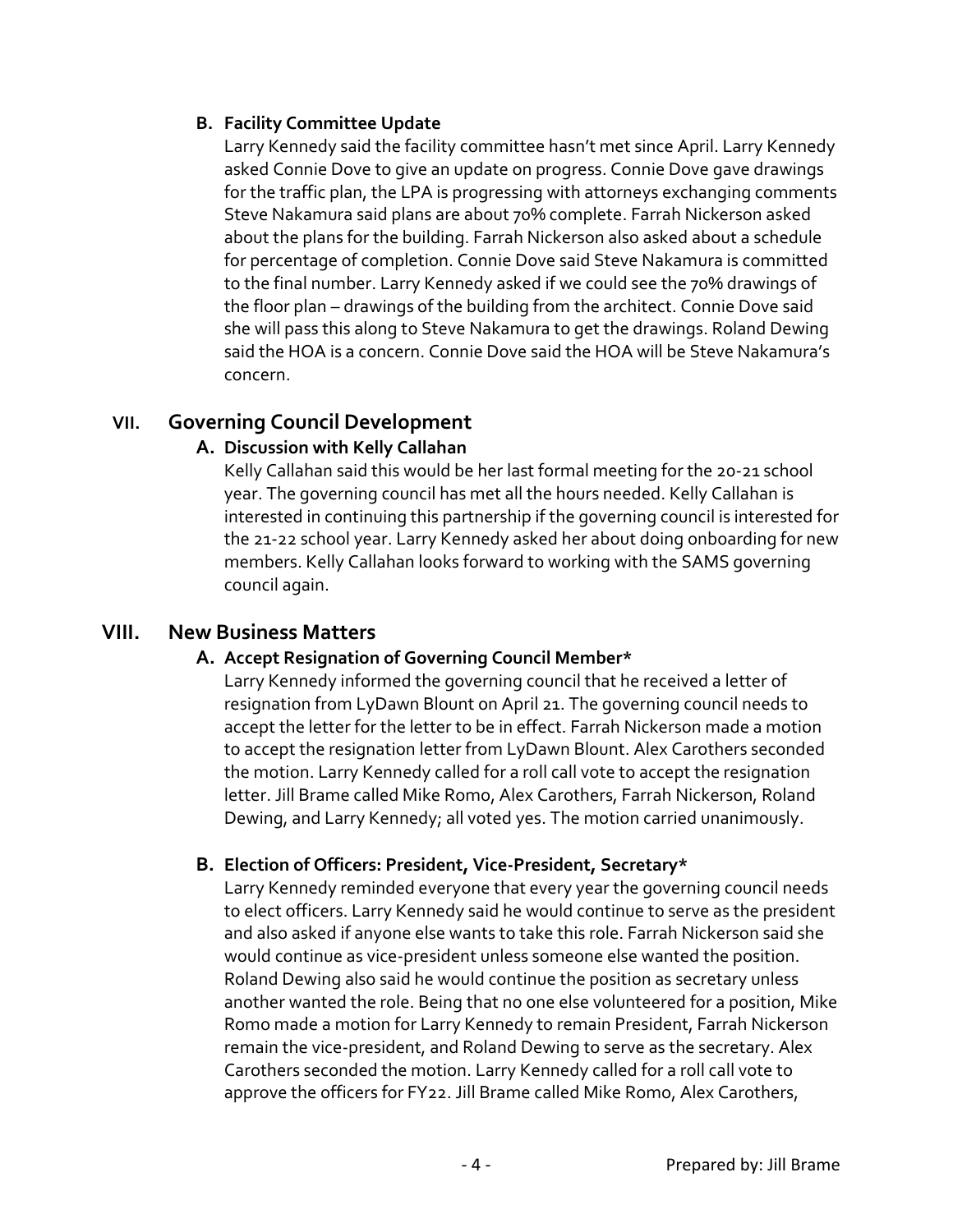Farrah Nickerson, Roland Dewing, and Larry Kennedy; all voted yes. The motion carried unanimously.

## **C. Permanent Cash Transfer\***

Sean Fry explained that there was positive balance on the lease assistance. Moving the cash from lease assistance to operational will clear the fund. Larry Kennedy called for a motion. Farrah Nickerson made a motion to approve the permanent cash transfer. Alex Carothers seconded the motion. Larry Kennedy called for a roll call vote to approve the permanent cash transfer. Jill Brame called Mike Romo, Alex Carothers, Farrah Nickerson, Roland Dewing, and Larry Kennedy; all voted yes. The motion carried unanimously.

## **D. Lobbyist Report**

Sue Griffith introduced herself and Richard Romero. Sue Griffith and Richard Romero reported that SAMS Academy had good support from Rep. Joy Garratt and Senator Pope. There were many new items from this legislative session. SAMS Academy was authorized for capital outlay (\$100,000) and \$60,000 was reauthorized – thanks to Joy Garratt. They suggested we should reach out and thank her. One bill that passed that is good for charter schools is that staff members can have their children at their school without going through the lottery process. Sue and Richard will continue to advocate for charter schools.

# **IX. Finance Report**

### **A. Business Office Operation Update**

Sean reported that the finance committee met before the board meeting. Everything is looking good and every fund is positive. He is working on cash carry-over. The governing council will need to have a special meeting to approve the FY22 budget. He suggested May 26. He also reported:

\* Revenues are 84.3% of budget.

\* Expenditures are 55.5% of the budget

### **B. Voucher Approvals\***

Larry said that the Finance Committee recommends the check register. Larry called for a motion to approve the vouchers. Farrah Nickerson made a motion to approve the vouchers. Alex Carothers seconded the motion. Larry Kennedy called for a roll call vote to approve the vouchers. Jill Brame called Mike Romo, Alex Carothers, Farrah Nickerson, Roland Dewing, and Larry Kennedy; all voted yes. The motion carried unanimously.